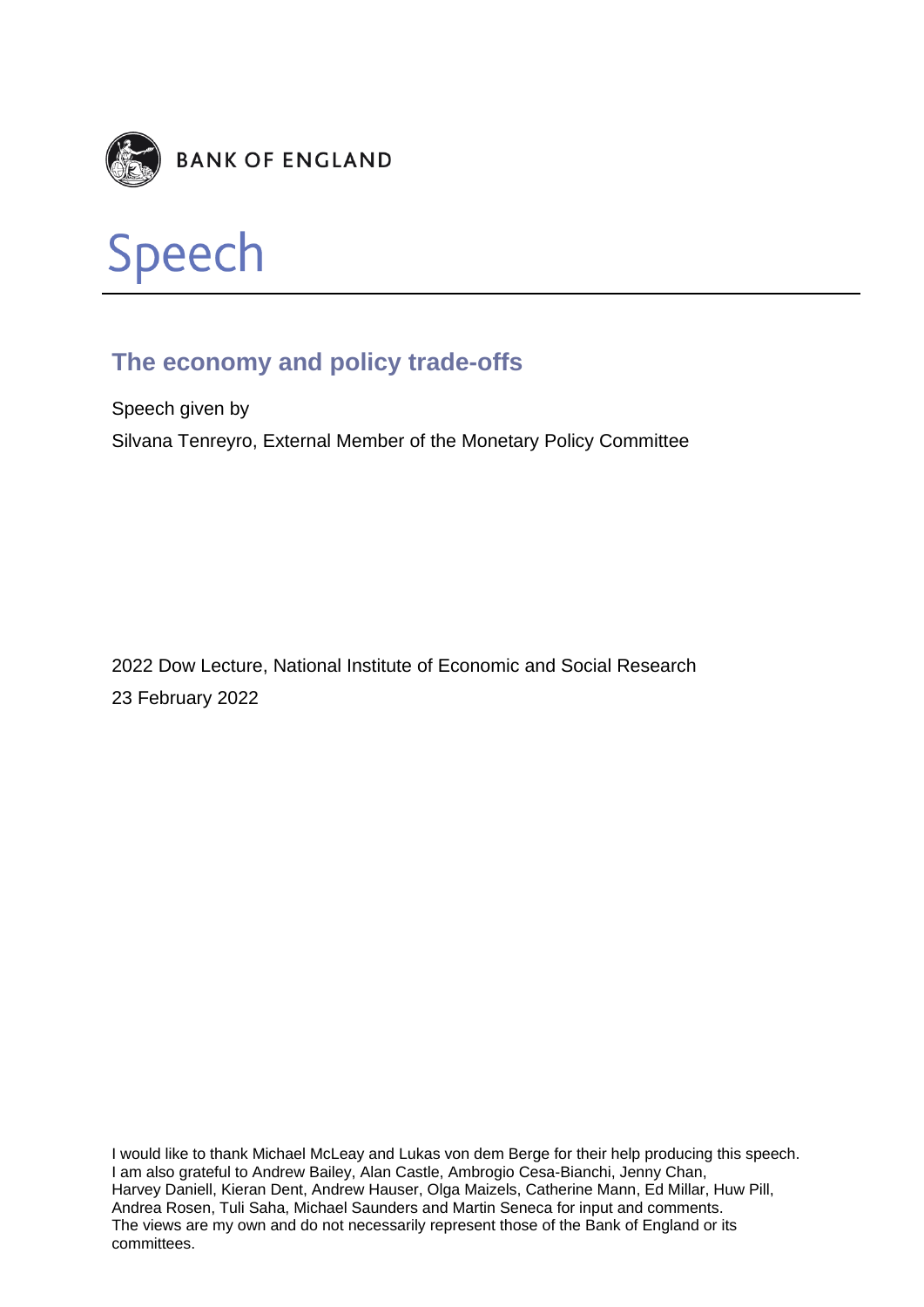Good evening. It is a pleasure and an honour to be here at NIESR to give the annual Dow lecture. We are very lucky in the UK to have high-quality independent institutions such as NIESR focusing on the policy landscape, and in my time on the MPC I have always valued their commentary and research.

Today, I will speak about a topic at the heart of MPC decision making: managing policy trade-offs. I will make four key points:

- A major aftershock of the pandemic has been an extraordinary increase in energy prices and global goods prices. For the UK economy, as a net importer of energy and goods, this is a type of negative supply shock, in many ways akin to a reduction in productivity.
- This shock pushes up on prices, while lowering real incomes and aggregate spending. In contrast with demand shocks, which monetary policy can help offset (stabilising both inflation and activity), there is a trade-off for monetary policy: a (significant) monetary tightening to bring down inflation quickly, would come at the cost of far greater output volatility.
- Our remit recognises those trade-offs and guides the MPC, in forming and communicating its judgements, to "*promote understanding of the trade-offs inherent in setting monetary policy to meet a forward-looking inflation target while giving due consideration to output volatility.*"
- One-off shocks to energy prices are not something that we can reliably forecast in advance, while the increase in goods-price inflation has been closely related to the evolution of the pandemic. But even if they had been fully anticipated, trying to fully offset their impact on inflation via much tighter policy would not have prevented the reduction in real wages and incomes. On the contrary, it would have caused an enormous increase in unemployment and driven the economy into a deep recession. I would have viewed this as inconsistent with the MPC remit.

# **1 Monetary policy trade-offs**

Since its inception 25 years ago, the MPC has been tasked with achieving the Government's inflation target. But the remit has also always recognised that "*the actual inflation rate will on occasion depart from its target as a result of shocks and disturbances."* And that *"[a]ttempts to keep inflation at the inflation target in these circumstances may cause undesirable volatility in output.*" The MPC is required to balance these short-term trade-offs between meeting the inflation target and avoiding output volatility. In 2013 the remit was clarified to also include exceptional circumstances where "*shocks are particularly large or the effects of shocks may persist over an extended period, or both. In such circumstances, the Committee is likely to be faced with more significant trade-offs between the speed with which it aims to bring inflation back to target and the consideration that should be placed*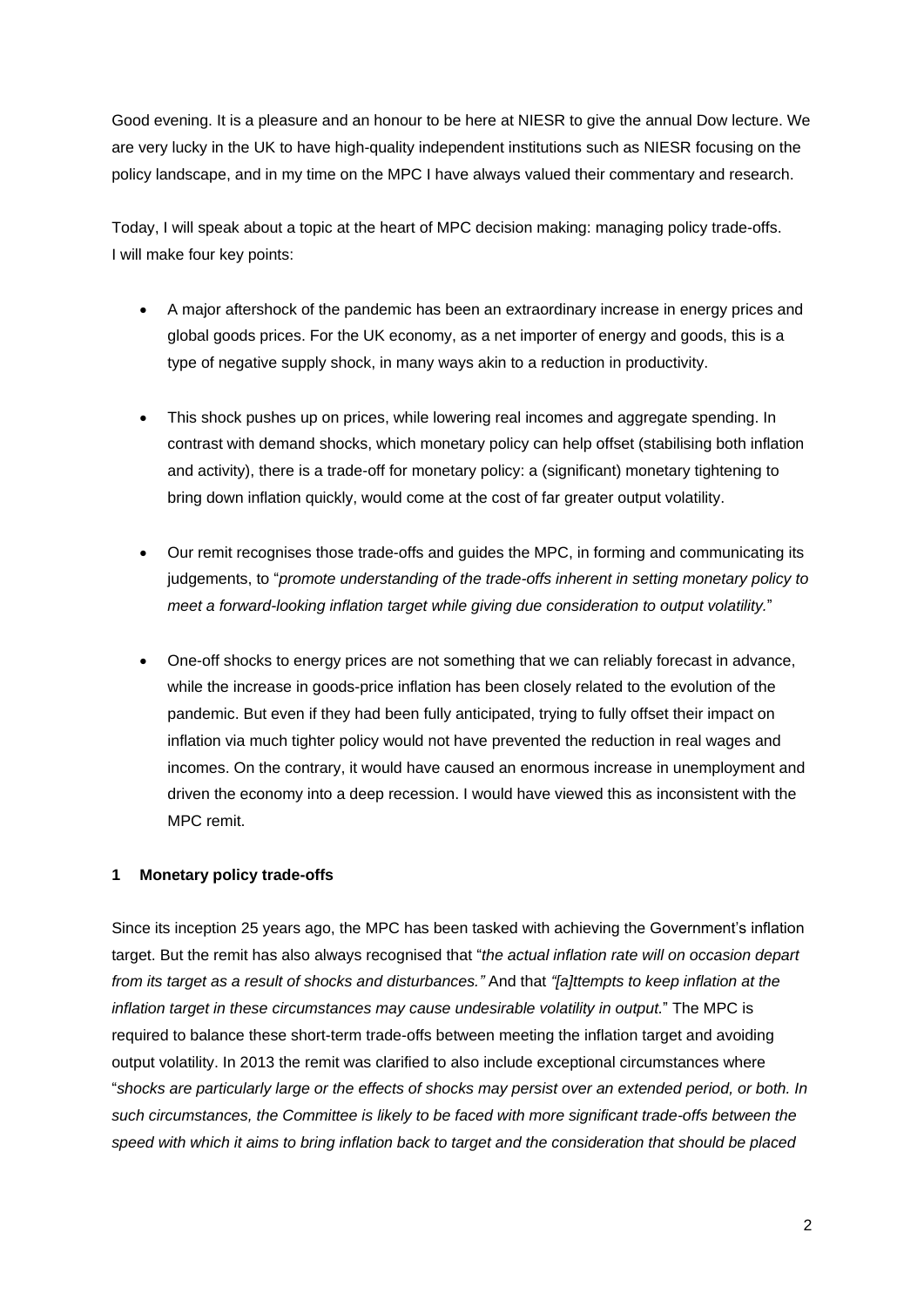*on the variability of output*." As well as balancing these objectives, the MPC is required to "*set out in its communication*…*the trade-off that has been made*".

The precise trade-off that policymakers face changes over time, depending on the shocks hitting the economy. When there is a persistent change in demand, for example owing to what Keynes called "animal spirits", or an exogenous rise in government spending, or a tax cut, increased spending leads to a higher demand for labour and other productive inputs. Following standard Phillips curve logic, tighter labour market conditions and increased input demand bid up wages and costs, and inflationary pressures build. If we observe this happening, the MPC policy response is straightforward: tighten policy to dampen inflation and prevent an unsustainable boom in output. There is no conflict between our objectives.

In contrast, when the economy is hit by temporary cost or supply shocks, policymakers face a tradeoff. These shocks typically move output and inflation in opposite directions. For example, an increase in the price of energy drives up consumer prices directly via petrol and utility bills, and indirectly via higher costs for firms. But it also tends to weigh on consumption as household real income falls.<sup>1</sup> If policymakers aim to keep inflation strictly at target in the face of such shocks, the cost is high output volatility. At the other extreme, a focus only on minimising output volatility implies greater inflationtarget misses. In theory, policy can choose between these different options. In practice, I view our remit as consistent with aiming for a balanced approach, accepting some volatility in each objective. Whether tighter or looser monetary policy is required depends on the exact nature of the supply shock, and how it impacts demand. Crucially, this trade-off management can only apply in response to temporary shocks. Price stability, consisting of meeting the inflation target, is the primary objective in the remit. Policy must always focus on bringing inflation back to target in the medium term.

Trade-offs are not the sole reason we do not achieve the inflation target at all times; policy can affect the economy only with some lag.<sup>2</sup> Since shocks are inherently difficult to predict in advance, it will never be possible to fully offset them.<sup>3</sup> Moreover, the full effect of policy builds over time. Hence, faced by very short-lived shocks to supply or demand, reacting would be counterproductive. The full effect of policy on the economy would come through only after the shock had already gone, increasing both inflation volatility and output volatility rather than reducing them. It is for this reason that the MPC has tended not to respond to one-off shocks to the *level* of consumer prices, such as shocks to petrol or government-administered prices; or very short-lived shocks to demand, such as those related to unseasonable weather.

-

<sup>&</sup>lt;sup>1</sup> More generally, any shock that affects inflation and output differently creates a trade-off.

<sup>2</sup> Cloyne and Hürtgen (2016) estimate that since 1993, the peak effect from a change in Bank Rate on inflation occurs about twelve months after the change, with the peak impact on output somewhat later. Similarly, Cesa-Bianchi *et al* (2020) find a peak effect on inflation at about 10 months and peak effect on unemployment (and monthly GDP) at about 20 months. Other studies, including many for the US, find the peak effect to occur around somewhat later, at around 18-24 months, although often policy starts having an impact even earlier.

<sup>3</sup> There may also be shocks that we think are likely to happen at some point, but are uncertain over the precise timing, for example, future waves of the current pandemic. Policy would not typically respond to these until they actually occur.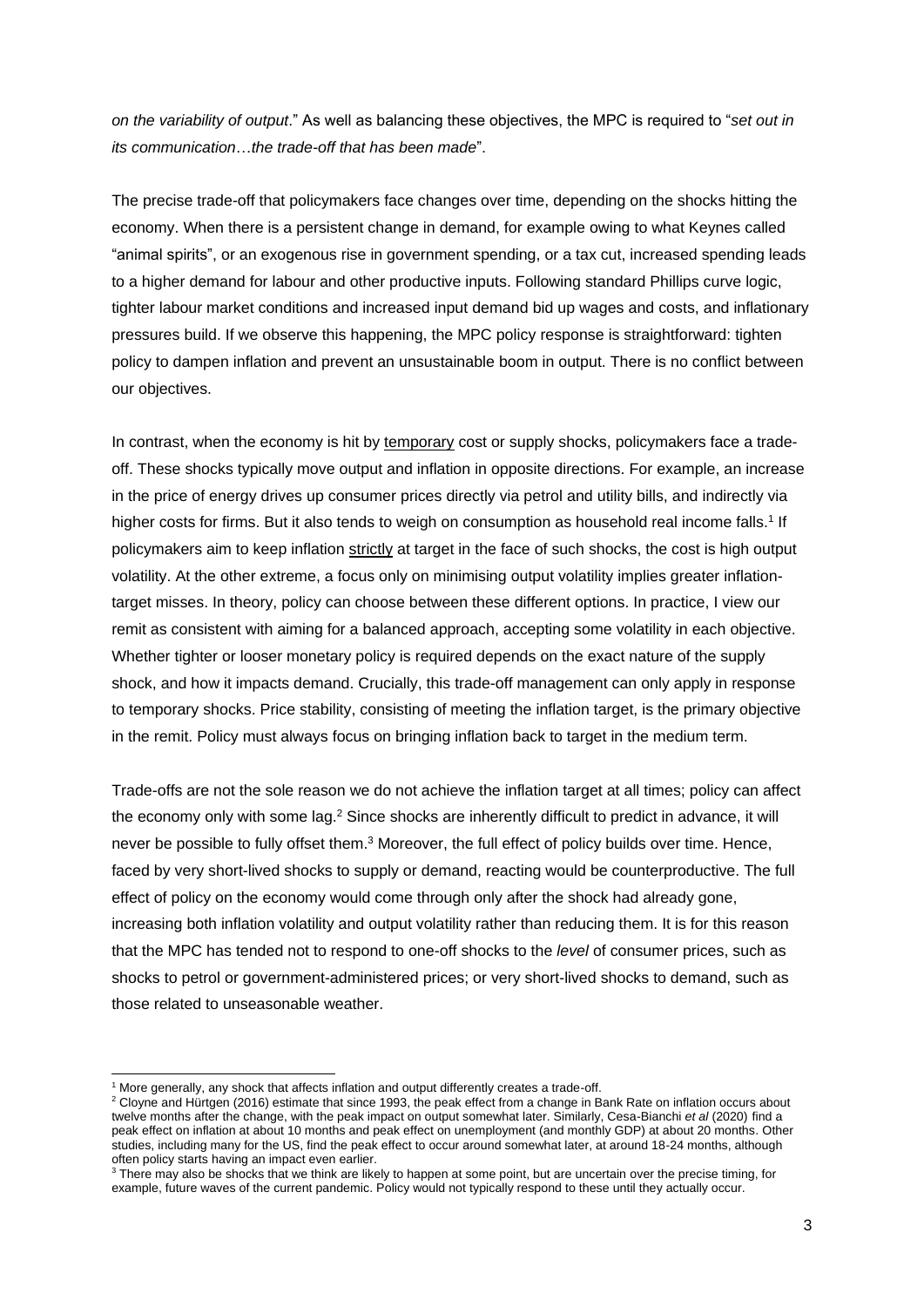While many trade-off inducing shocks are externally driven, a robust monetary policy framework is also crucial in limiting adverse trade-offs caused by inflation expectations, and ultimately in ensuring price stability.<sup>4</sup> If price and wage setters in the economy did not believe that the MPC was committed to setting monetary policy consistent with achieving the inflation target over the medium term, they would adjust their inflation expectations accordingly. Just like an external shock, this would feed into actual inflation for a given level of output, and policy would have to run a persistently positive or negative output gap to bring inflation back to target, at the cost of additional output volatility. To avoid such a situation, which led to persistently high inflation in the 1970s, the UK inflation targeting framework is designed to "*ensure inflation expectations are firmly anchored in the medium term*". In setting policy, the MPC is always focused on medium-term inflation prospects.

| Table T – Stylised summary of shocks and policy responses     |                             |                                                                                          |                                                                                                        |
|---------------------------------------------------------------|-----------------------------|------------------------------------------------------------------------------------------|--------------------------------------------------------------------------------------------------------|
| Shock                                                         | Effect on<br>inflation, GDP | Examples                                                                                 | Policy response                                                                                        |
| Persistent increase in<br>demand (relative to<br>supply $)^5$ | Up, Up                      | Increases in consumer<br>confidence, global or UK<br>government spending,<br>lower taxes | Offset entirely                                                                                        |
| Temporary supply<br>fall/cost rise                            | Up, Down $6$                | Worsening in the terms<br>of trade                                                       | Balance inflation and output in the<br>short-run, bring inflation back to target<br>in the medium term |
| Very short-lived<br>demand increase                           | Up, Up                      | Unseasonable weather                                                                     | None, unless effects likely to persist                                                                 |
| Very short-lived supply<br>fall/cost rise                     | Up, Down                    | Petrol price increase                                                                    | None, unless effects likely to persist                                                                 |

# **Table 1 – Stylised summary of shocks and policy responses**

These different shocks and responses are summarised in **Table 1**. Distinguishing between them, as well as quantifying their impact, is particularly important at present, because to greater or lesser degrees, the UK economy has been affected by all of them over the past two years. Covid has essentially led to a combination of all of these shocks together. Moreover, many of these economic shocks have been far larger in size than anything we have experienced in the recent past.

From early 2020, we were aware that Covid would lead to massive falls on both demand and supply in the economy. Demand fell sharply for sectors where Covid infection risks were viewed as high, particularly in services. But supply also fell during lockdowns, as workers left the labour force or were furloughed on the government's job retention scheme. On balance, these effects were initially

1

<sup>4</sup> Given the primacy of the inflation target in the MPC remit, there would be no short-term trade-off to manage in such a situation, and the impact of higher inflation expectations would be offset, which would ultimately cause a period of depressed output.

<sup>&</sup>lt;sup>5</sup> We usually think of these shocks as an increase in demand with supply unchanged. There are also persistent or permanent shocks to supply, but typically these would also have large effects on the demand side of the economy too, and the appropriate policy response is ambiguous, as it would depend on the balance of the effects on supply and demand.

<sup>&</sup>lt;sup>6</sup> In practice, the overall impact on inflation and GDP will depend on how demand adjusts to the supply or cost shock.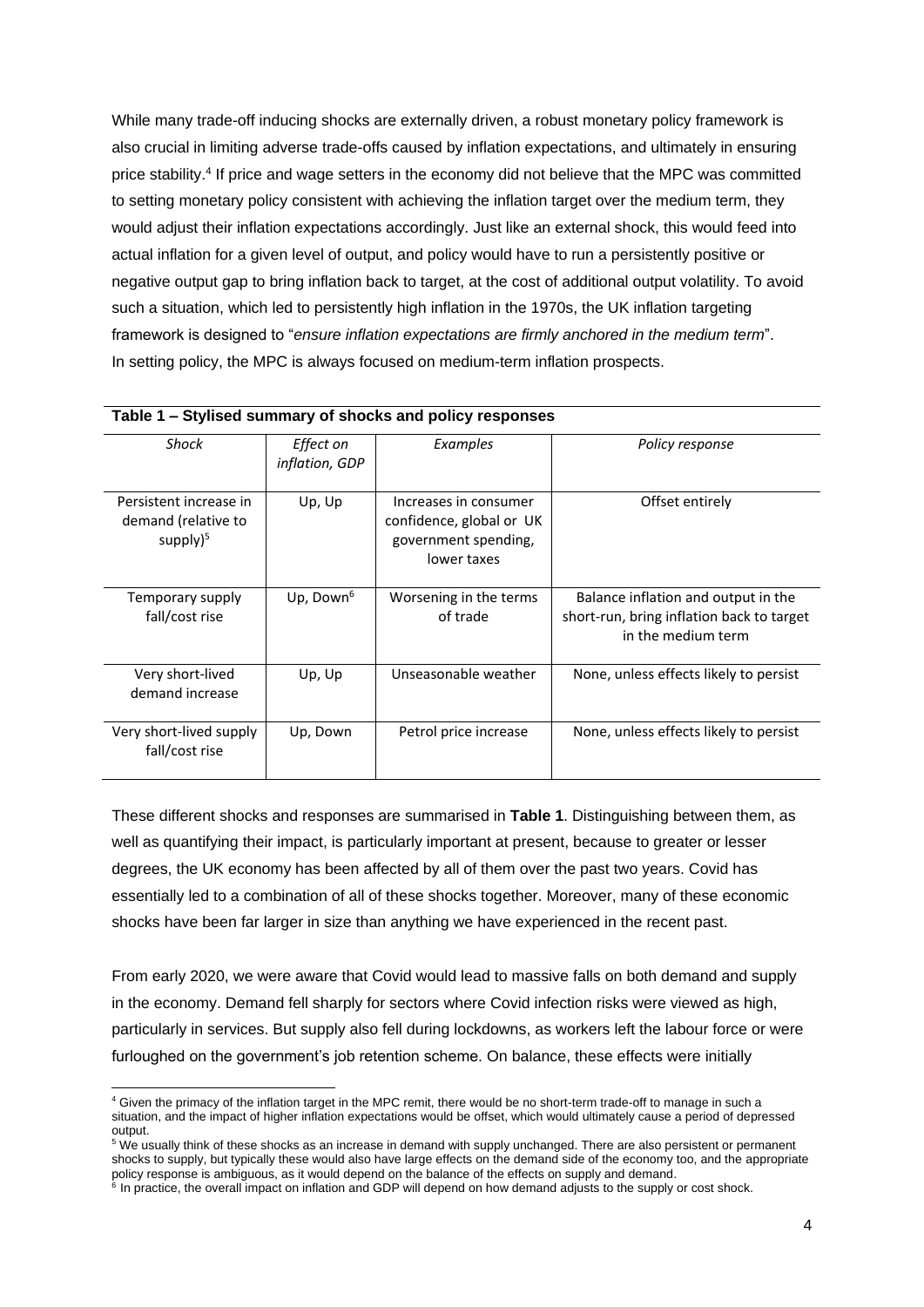disinflationary, even more so when factoring in the 2020 collapse in energy prices. But given the fall in supply, they were far less disinflationary than would have been expected from the fall in demand alone. In addition, by maintaining incomes, the furlough scheme mitigated some of the second-round effects from lower employment to spending.<sup>7</sup> The heterogeneous nature of the fall in demand also dampened its disinflationary effects.<sup>8</sup>

As global demand recovered, these disinflationary pressures quickly gave way to inflationary ones, leading to a trade-off for UK monetary policy. An imbalance between strong global demand for goods and disruption to their supply transmitted to the UK as a further negative supply shock (or adverse terms of trade shock). So too did a recovery and then further rises in energy prices. Despite the expected bounce back, output remains below the trend implied by its medium term potential, and is only now returning to its pre-Covid level, with market-sector output not quite fully recovered. My policy decisions have sought to balance those trade-offs, as required by the remit. Recently we have seen an intensification of the trade-off, which will continue further in the coming months.

These wide-ranging effects, each requiring different solutions, create challenges for monetary policy. We need to accurately assess how much current data reflect shocks that are likely to be very short-lived, and best to look through; how much represents more persistent demand pressure that we should seek to fully offset; and finally, the extent to which we are seeing persistent but ultimately temporary supply shocks, which create a trade-off that we are required to manage. To add a further complication, expectations of whether shocks are temporary or persistent, and of how we will manage these trade-offs, also have the potential to feed back into further economic shocks. With those uncertainties in mind, I will use the rest of my speech to offer my own assessment of the current trade-off, starting with developments in inflation.

# **2 Inflation and real incomes**

Over recent months, the sharp increase in consumer-price inflation has understandably become a key concern for UK households and firms, and of course for the MPC. Inflation in January was 3.5 percentage points above our 2 percent target, and it is set to rise further over the next few months.

-

<sup>7</sup> See Guerrieri *et al* (2020) for a discussion of these effects.

<sup>&</sup>lt;sup>8</sup> See Broadbent (2021a) for a detailed explanation of this point. In addition to the trade-offs between inflation and output, this feature of the shock has also led to additional trade-offs in stabilising sectoral effects of the shock have also led to additional trade-offs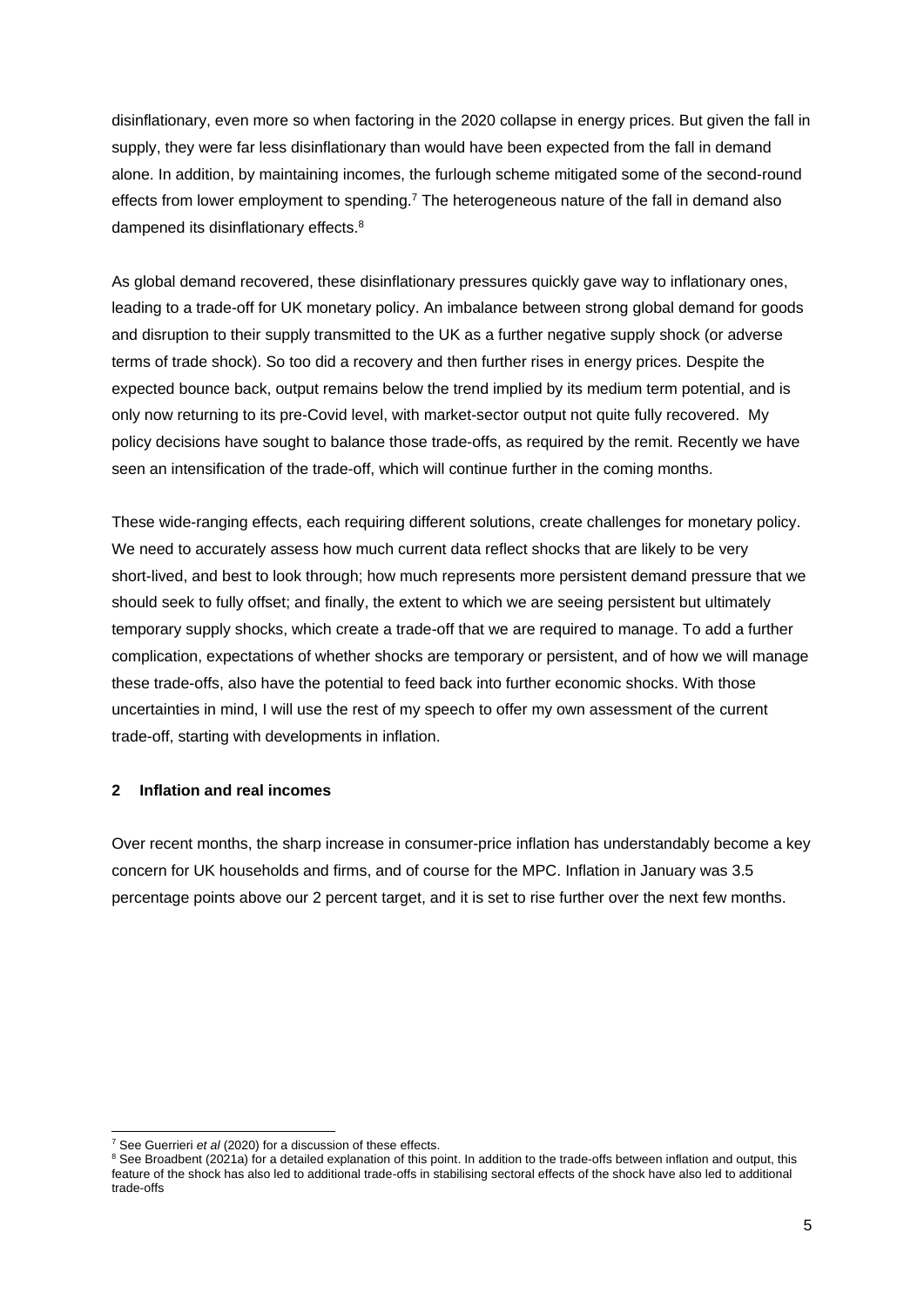



Sources: Bloomberg Finance L.P., Department for Business, Energy and Industrial Strategy, ONS and Bank calculations. Notes: See notes to Chart 2.19 in the February 2022 *MPR*. January 2022 outturn shown for aggregate CPI inflation only, all other data from January to June 2022 are Bank staff's projection at the time of the February *Report.*

The vast majority of current and prospective inflation stems from external factors, rather than demand in the UK. At the projected peak of inflation of 7.3% in April, 5.3 percentage points was expected to be accounted for by increases in energy and goods prices (**Chart 1**). Both sets of prices are largely determined on globally traded markets, so the price increases represent a specific type of negative supply shock: a worsening in the UK terms of trade. Energy prices, in the form of petrol and domestic gas and electricity, were projected to account for 2.4 percentage points of April inflation, despite making up only 6% of the CPI basket. And in light of recent geopolitical events, energy prices have increased further since these forecasts were published in our February 2022 *MPR*. Having fallen to a low of £19 per barrel in April 2020, sterling oil prices have risen to a monthly average of £70 so far in February, over one and a half times higher in the past 12 months alone (**Chart 2**). Wholesale gas prices have also risen to record highs, nearly quadrupling over the same period.



**Chart 2 – Monthly average of sterling energy prices**

Sources: Bloomberg Finance L.P. BP Statistical Review of World Energy 2014, Thomas and Dimsdale (2017) and Bank calculations.

Notes: Oil price inflation rate calculated using monthly average in £ per barrel from July 1987, spliced with annual average from 1950 to 1987 (Arabian Light until 1983, Brent thereafter). Gas price inflation is calculated using monthly average spot price in £ per therm from April 1997. February 2022 averages use data to February 18.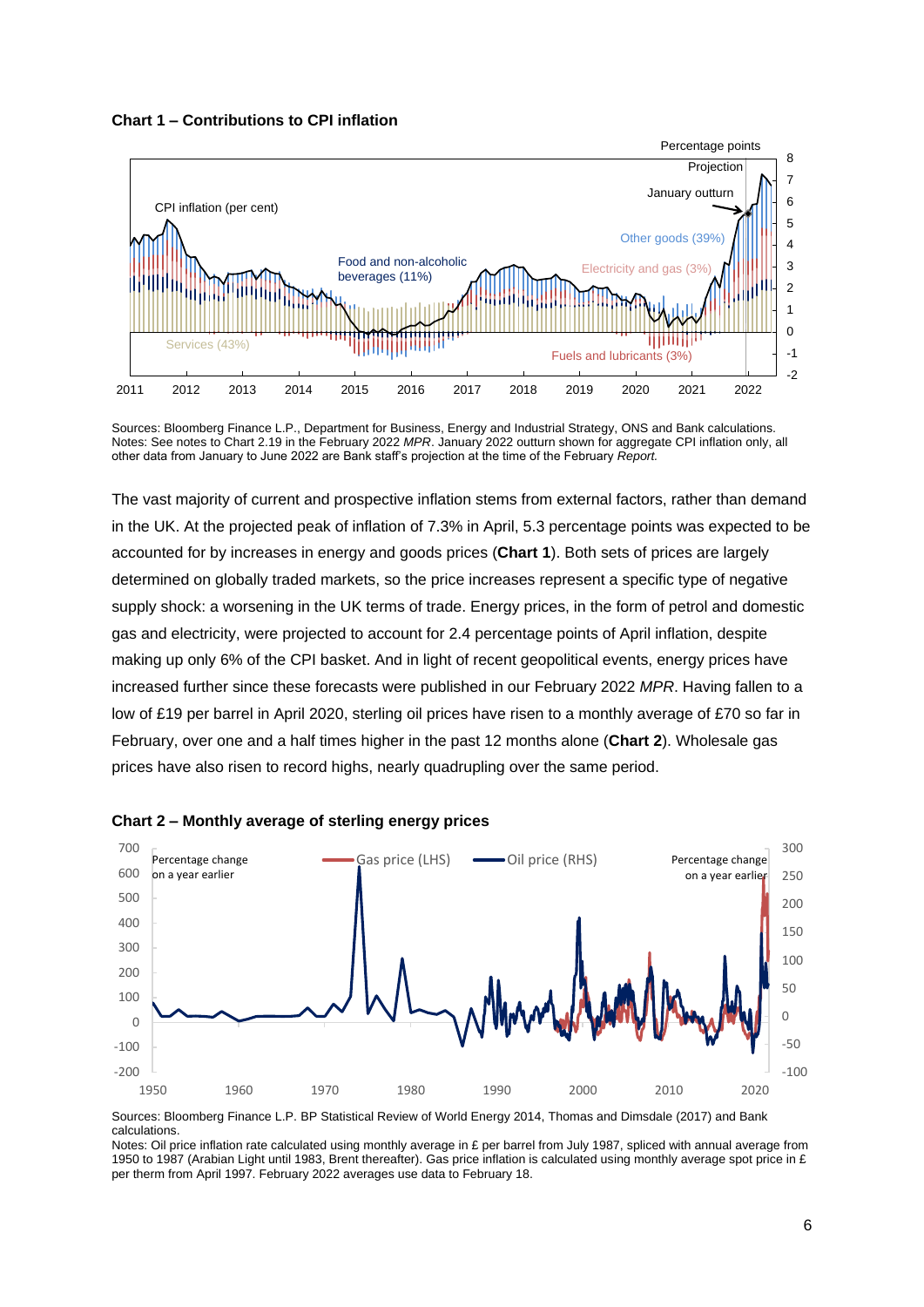On top of the steep rise in energy prices, goods prices explain most of the remainder of the inflation rise (**Chart 1**). As I discussed in a speech in October, the increase in global goods prices has been closely related to the pandemic and the ensuing policy response.<sup>9</sup> The global demand for goods rocketed, in part because of a rotation of demand away from services during Covid, and in part because of the large-scale fiscal stimulus that boosted household incomes in the US, the largest buyer of durable goods.<sup>10</sup> This increased demand has met with a limited capacity to expand supply, especially given lockdowns and transportation bottlenecks in many goods-producing countries affected by Covid.

The worsening in the UK terms of trade is leading to a sharp squeeze in households' real incomes. In the February 2022 *MPR*, Bank staff projections suggested that household real incomes will have fallen by 1.8% over the year to 2022 Q2.<sup>11</sup> While this hit to real income will be felt by households across the country, its effects are likely to be unevenly distributed. Poorer households, who spend a larger fraction of their income on non-discretionary energy consumption, are often more affected. The distributional impact on this occasion will also depend on the effects of recent fiscal policy announcements on energy prices. Although monetary policy can influence aggregate inflation over a period of time, the painful fall in real incomes is unfortunately not something it is able to offset, in the same way as monetary policy cannot offset the direct impact of a fall in productivity.

Moreover, even the direct impact of energy prices on aggregate inflation is not something monetary policy can often influence. Shocks to energy prices are not something that we can typically predict in advance. Markets setting oil and gas prices are forward looking, so their current price reflects not only supply and demand of those commodities today, but expectations about their future price. Predictions about the evolution of oil and gas prices are typically already incorporated in either their spot or future prices. Those prices may go up or down, but it is usually not because of something that the MPC could have known about beforehand, so responding in advance is impossible. At the same time, once prices have moved, responding after the fact is likely to be counterproductive, given the lags with which policy affects the economy.<sup>12</sup>

Importantly, even if the MPC had somehow been able to predict the full extent of the current increase in energy and tradable goods inflation, I would not see it as consistent with the remit to try to fully offset it. This point was clearly illustrated by a scenario shown by my colleague Ben Broadbent in a speech a few months ago.<sup>13</sup> Because it is such an important point, I have updated the scenario for the latest data, which contain further increases in the rise in inflation and the fall in real incomes.

1

<sup>&</sup>lt;sup>9</sup> Tenreyro (2021b).

<sup>10</sup> Unusually, and in part owing to generous stimulus checks, US households' real incomes increased during the pandemic, a phenomenon that had not happened in previous US recessions. See Vlieghe (2021) and Tenreyro (2021a).

<sup>11</sup> Real post-tax labour income (see Chart 2.11 in the February 2022 *MPR*).

<sup>&</sup>lt;sup>12</sup> This is the case even if prices do not revert to their previous average, since the level effect drops out of the inflation rate after one year. On the other hand, if there were to be a persistent increase in the inflation rate of energy prices, say for climatechange related reasons, the MPC would need to reduce the inflation rate of the remainder of the CPI basket to ensure it met the inflation target in the medium term.

 $13$  Broadbent (2021b).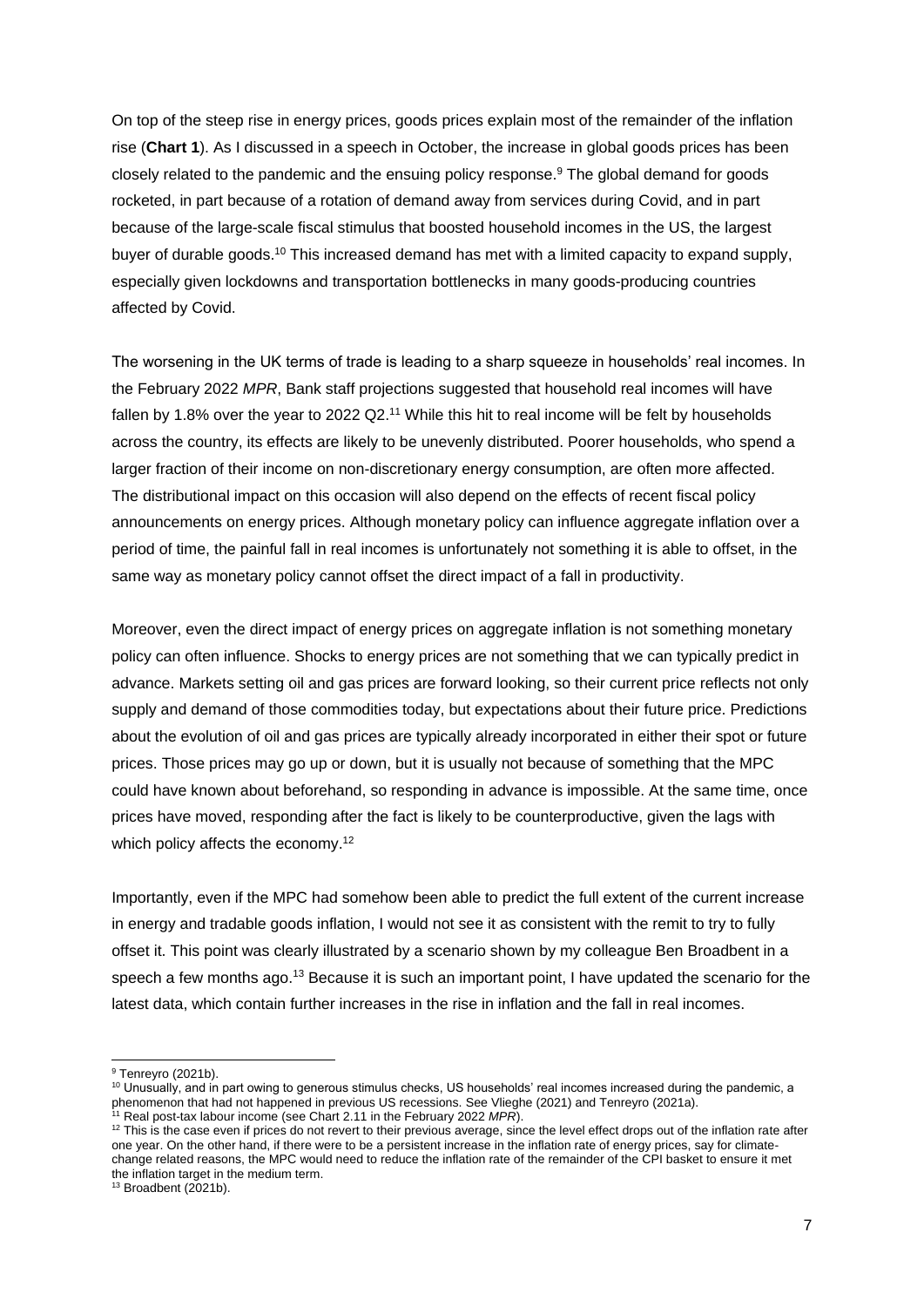The hypothetical scenario asks: what monetary policy would have ensured inflation was at target this quarter, had we known exactly how the rest of the economy would evolve? In practice, there are many different precise paths for monetary policy that could have achieved this,<sup>14</sup> but all of them would have required a significant tightening in policy over the past two years. As a reasonable path, I assume that the policymaker fully foresees the rise in inflation from 2020 Q2, and starts on a tightening path, raising interest rates sharply each quarter until 2022 Q1, before loosening policy thereafter. **Chart 3** shows the scenario outcomes (in grey dashed lines), alongside the February 2022 *MPR* forecast (in red lines), for CPI inflation, the unemployment rate, and annual nominal and real wage growth.





Sources: ONS and Bank calculations.

1

Notes: Nominal wage growth is the four-quarter growth rate of private sector AWE excluding bonuses and arrears. Real wage growth is the four-quarter growth of private sector AWE excluding bonuses and arrears, divided by CPI.

The alternative scenario underlines two key points. First, tighter monetary policy cannot offset the fall in real incomes and real wages. The worsening in the UK terms of trade represents a real shock – for a given level of nominal wages, it increases prices and therefore reduces real wages and real income. If we had perfect foresight, monetary policy could have chosen to offset the inflationary impact. But when a monetary policy tightening affects inflation, it does so by reducing all nominal variables, including wages, so this would not have benefitted real wages or real incomes. In fact, since tighter

<sup>&</sup>lt;sup>14</sup> See Broadbent (2015) for an elaboration of this point.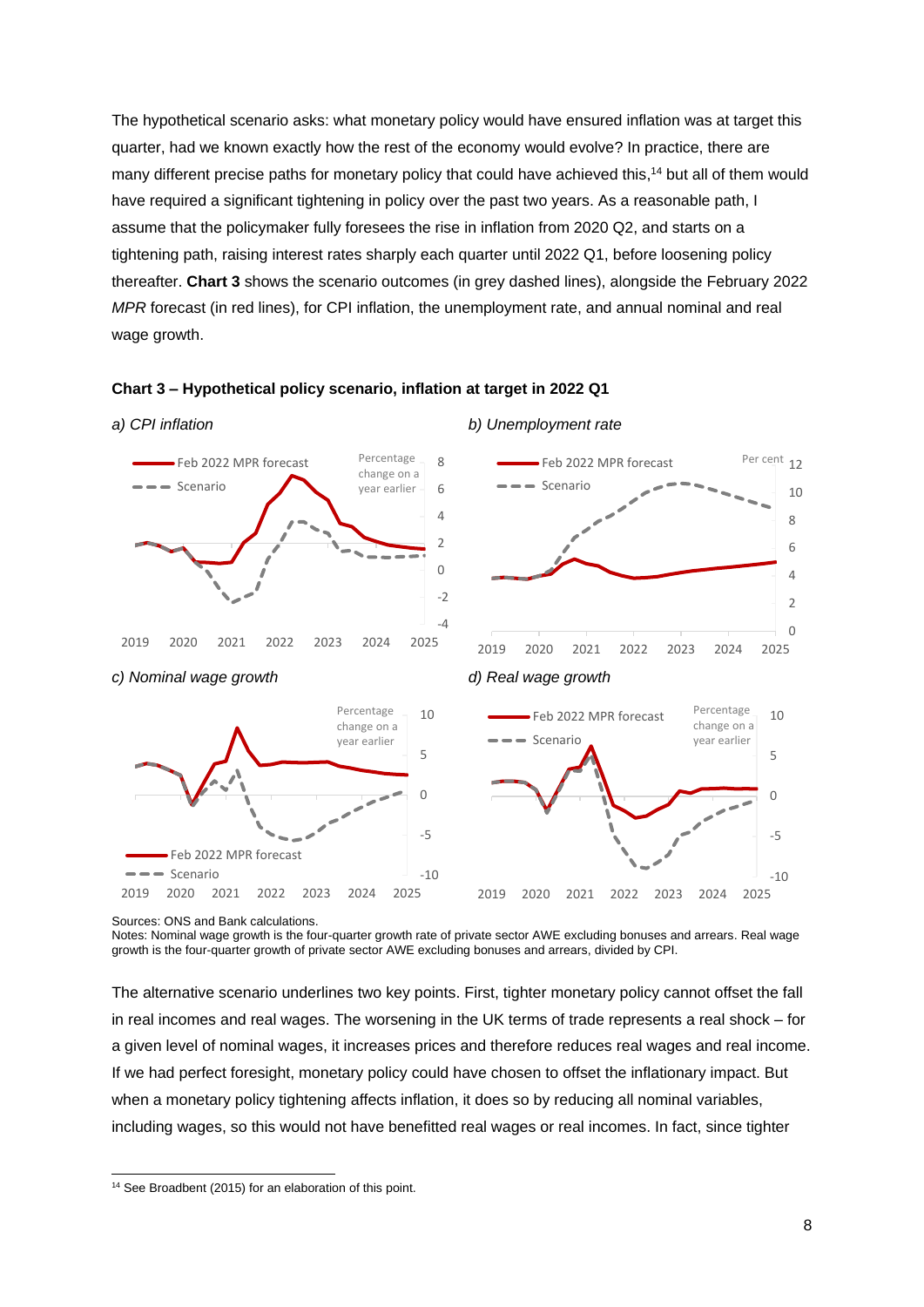policy would have led to a much looser labour market, the scenario suggests that it would have led to even more negative real wage growth in the short-term.

Second, the exercise makes clear that monetary policy faces a trade-off. Given the scale of the inflationary shock we are currently experiencing, completely offsetting the impact on inflation would have required an enormous rise in interest rates at the height of the pandemic. Unemployment would have risen to over 10 per cent and we would have induced an undesirable degree of volatility in output and employment, at a time when monetary policy was aiming to fulfil its remit by helping households and businesses bridge through the worst of the pandemic. Moreover, in addition to the trade-off between current inflation and output volatility, the scenario suggests that bringing inflation back to target in the current quarter would not have led to inflation sustainably at target. Inflation falls below target in 2020, when energy prices were falling rather than rising, and again in the mediumterm, given the large recession. This highlights the potentially counterproductive impact of responding to short-lived shocks.

In sum, we did not know with any certainty about the persistent increases in energy and goods prices in advance. But, importantly, had we known in advance, given the trade-offs they created, monetary policy should not have sought to fully offset the overshoot in inflation in the way it would normally offset overshoots caused by demand shocks. Doing so with the goal of hitting the inflation target in the near term would have generated a deep recession as well as a likely undershoot in inflation later on. I would not have viewed this as consistent with our remit.

How should policy now proceed? We have been surprised by the persistent strength in energy prices over the past year. But as I have discussed, this should not make us anticipate further price rises to come, over and above what markets are currently pricing in. Indeed, in a scenario using the futures curves for energy in place of our forecast assumption, inflation falls far more quickly, to 1.2% in the second and third years of our forecast. Recent geopolitical events suggest continued uncertainty around energy prices, however, and, in my view, policy based on the more conservative energy price assumptions in the MPC forecast is likely to be more robust to further volatility. Our forecast predicts that global price pressures affecting goods will be more persistent, before unwinding towards the end of our forecast. Higher goods and energy prices are also likely to weigh on demand over the coming quarters. The appropriate policy response therefore also requires assessing how large that fall in demand will be.

## **3 Output, the labour market and domestic inflationary pressures**

Our success in minimising output volatility will be determined by how quickly demand recovers towards its medium-term potential. This will also determine medium-term inflationary pressures: trade-offs between the two objectives only arise at shorter horizons. By the end of 2021, aggregate output had reached around its pre-Covid level (**Chart 4**). Compared to many previous recessions,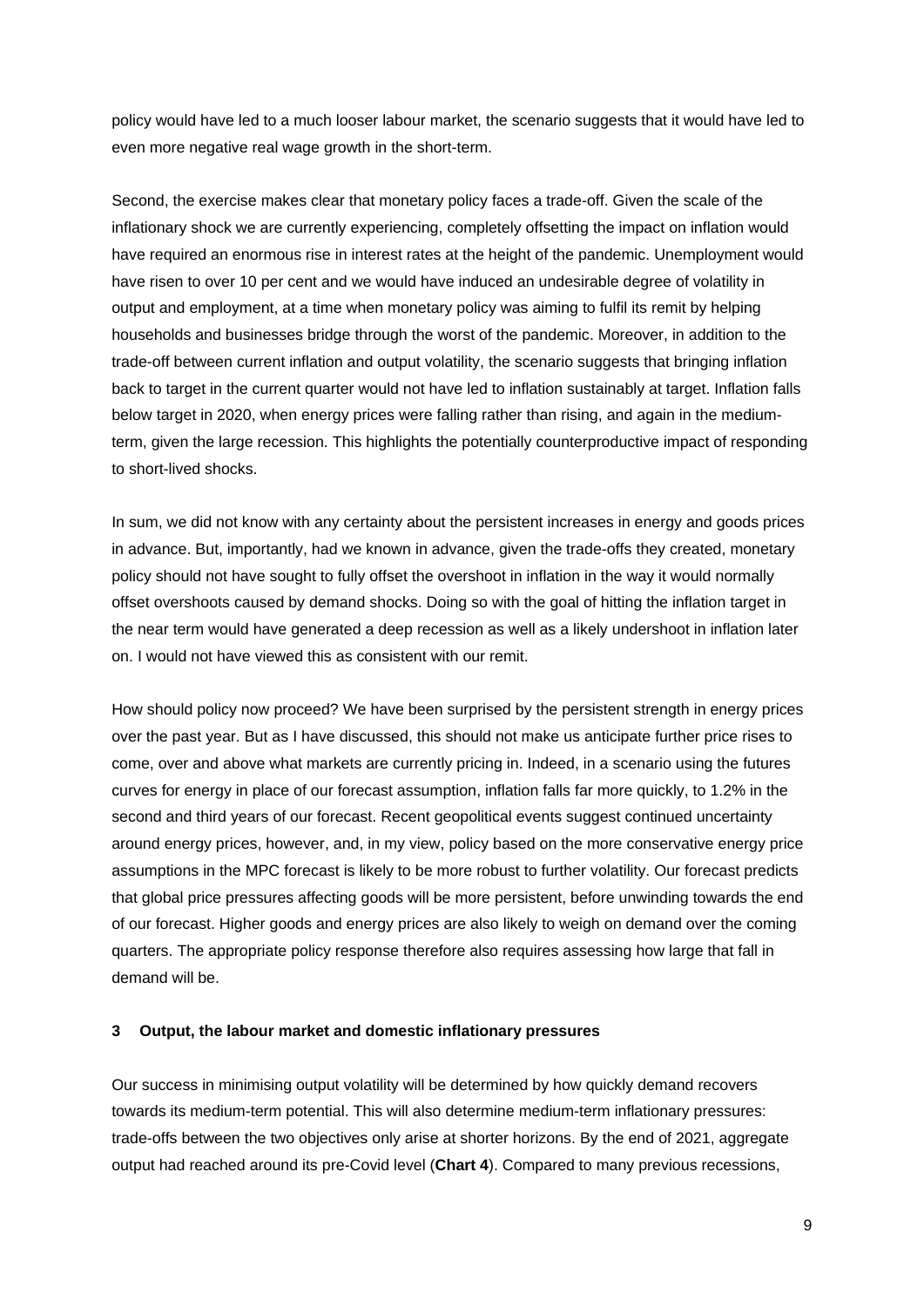particularly the 2008 global financial crisis, the recovery has been relatively quick, in part due to the scale of fiscal policy support. That should help limit some of the scarring we have seen in past recessions. But the recovery is not yet complete. Given increases in government output, market-sector output is still lagging its pre-Covid level somewhat. And aggregate output remains well below its pre-crisis trend, suggesting demand still has room to catch-up towards its medium-term potential, even allowing for the scarring built into the MPC's forecast.







Sources: ONS, Bank calculations. Sources: ONS, Bank calculations.

1

Notes: Unemployment rate aged 16 and over, employment rate aged 16-64.<sup>15</sup>

As always, assessing potential supply, and thus the trend to which we should aim to recover to, is fraught with difficulty. Looking at international comparators, the US, where demand has been strongest, has managed to recover to its pre-Covid trend. But it is not yet clear whether this is a sustainable growth path for the US – while there are also some UK-specific channels that may influence supply here. In particular, a combination of factors, including Brexit and the pandemic, appear to have led to outward migration of EU workers. This could influence both the skills mix and the participation rate of the labour force, somewhat slowing potential supply growth.<sup>16</sup> Other channels influencing medium-term productivity may also differ across countries: for example the amount of elective working from home after the pandemic, which should increase productivity<sup>17</sup>; and the growth in the capital stock, with weak investment in the UK likely to weigh persistently, if not permanently, on supply.

In the short-term, we can infer the balance of supply and demand from the behaviour of the labour market. That balance determines domestic inflationary pressures, which are both less volatile and more directly affected by monetary policy than the external influences currently driving inflation. A key downside risk I had worried about during the pandemic was that the end of the furlough scheme, if demand had not yet recovered, would lead to a rise in unemployment, weighing further on spending

<sup>&</sup>lt;sup>15</sup> This chart was corrected on 25 February 2022. An earlier version had labelled the employment rate as the participation rate, and had labelled as Dec 2019 the 3 month averages from November to January, rather than October to December. <sup>16</sup> See Saunders (2021) for a discussion of some the channels that could weigh on UK potential supply relative to other countries.

<sup>17</sup> See Bloom *et al* (2015) and the discussion in the November 2022 *MPR*.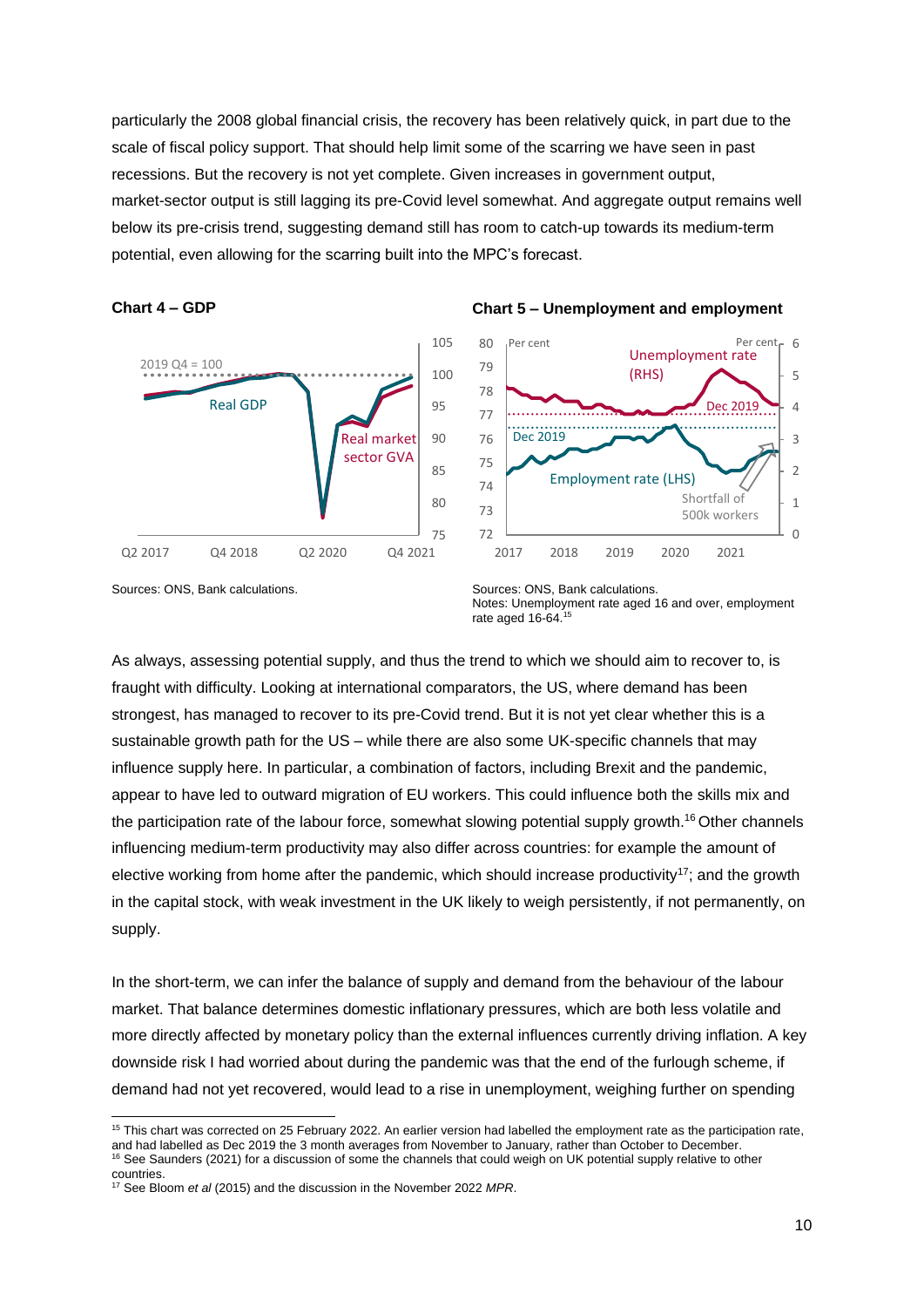and inflation. That risk has not materialised. The headline unemployment rate had fallen to 4.1% by Q4, just a touch above its pre-pandemic rate (**Chart 5**). HMRC data suggest that the number of employees continued to increase in January, despite the impact of Omicron, while job vacancies remain at record highs. At the same time, the level of employment is still some way below its pre-Covid level, as around half a million workers on net have left the labour force. The scale of the drop in participation suggests there is still a margin of labour supply to come back on stream.<sup>18</sup>

While the labour market is clearly tight right now in the UK, this was also the case in the period before Covid, when inflationary pressures remained subdued. And this was not just a UK phenomenon: the US and the euro area also both entered the pandemic with puzzling disconnects between their labour markets and inflation readings.

What is the evidence on whether the tightness in the UK labour market is now feeding through into wages and domestic prices? Complicating the answer, both sets of data have been affected by a number of measurement issues over the pandemic, which has injected volatility and made it harder to discern the underlying trend. Many prices were not collected during parts of the pandemic and others were affected by changes in VAT. The furlough scheme and the skew in employment outcomes among low-paying jobs introduced large compositional effects into wage data. Base effects have distorted growth rates, especially when the base occurred during a time of national lockdown. To try to mitigate these distortions, I will focus on the levels of prices and wages, and use Bank staff estimates of underlying wages, excluding compositional effects. I should note that these estimates are very uncertain, so there are limits to how confident we can be about how the data have been evolving.





Notes: Blue line shows Private sector AWE excluding bonuses and arrears. Orange line shows Bank staff estimates of private sector regular pay adjusted for furlough and compositional effects. Data are monthly wage levels, projections show quarterly averages consistent with the February 2022 *MPR* forecast and diamonds show December outturns.

Sources: ONS and Bank calculations.

<sup>1</sup>  $18$  Around one half of the shortfall in participation relative to 2019 Q4 has been driven by the ageing population, and is likely to be mainly structural. The remaining shortfall is likely to be more sensitive to the economic cycle, though the large rise in workers becoming inactive due to sickness means that judgement is highly uncertain.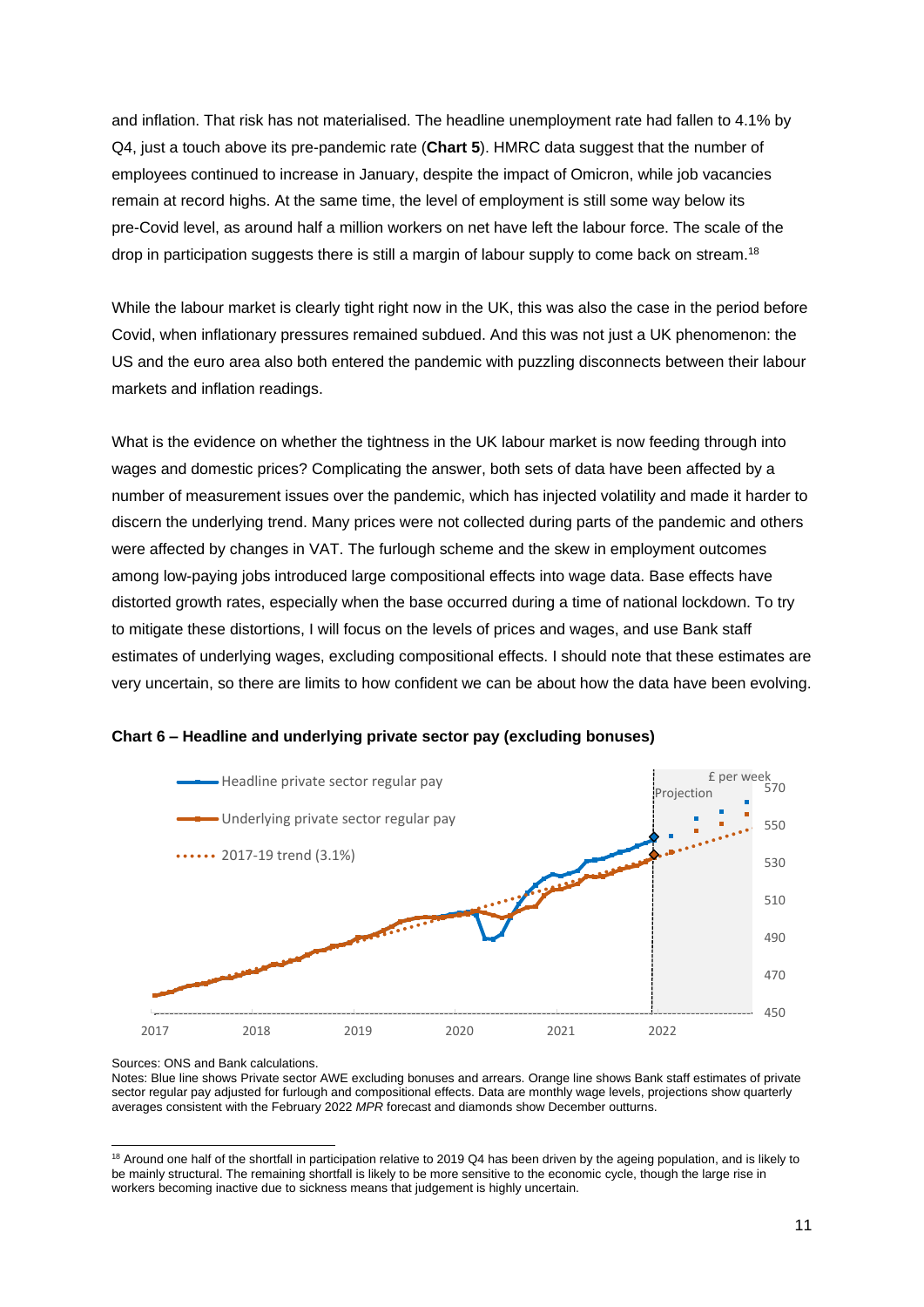Caveats aside, my reading is that there is mixed evidence on the extent to which a tight labour market is feeding through to wage pressures so far. On the one hand, as best we can estimate it, the level of underlying private-sector wages has been growing broadly in line with its pre-Covid trend of 3.1%, and has not yet started the near-term acceleration embodied in our February forecast (orange line, **Chart 6**). The level of headline pay is higher (blue line), as changes in the composition of employment have led to a greater proportion of workers in higher paid industries. There is lots of uncertainty about the size of these effects, but the same compositional effects should also be affecting productivity, all else equal. This implies that the uncertainty is relatively smaller for unit labour costs and inflationary pressure.<sup>19</sup>

On the other hand, some forward-looking indicators are pointing to a sharp increase in wage pressures over 2022, some consistent with our forecast, and others presenting upside risks of a faster acceleration. In particular, the annual pay survey by the Bank of England's Agents suggests that firms expect their annual pay settlements to reach 4.8% in 2022, following an increase of 3.6% in 2021 (**Chart 7**). If realised, that would imply wages moving above previous trends, consistent with the observed tightening in labour market quantities. Within those totals, separate ONS data suggests that wages for those workers switching jobs accelerated in 2021, which may lead companies to pay more to retain existing workers (**Chart 8**).

1



Source: Bank of England, including the wage settlements database (which draws on information from the Bank's Agents, Incomes Data Research, Incomes Data Services, Industrial Relations Services and the Labour Research Department). Notes: See notes to Chart 3.9 in the February 2022 *MPR*.





Sources: ONS Annual Survey of Hours and Earnings and Bank calculations. Notes: See notes to Chart 3.6 in the February 2022 *MPR*. Latest data point is for April 2021.

A critical question in determining domestic wage and price pressures will be whether workers and firms collectively all push for larger increases in their nominal wages and profits, in the face of a real-income squeeze.<sup>20</sup> One factor that could cause them to do so is if their inflation expectations have increased. The MPC monitors a range of different metrics of inflation expectations, as expectations often differ across firms, households and financial markets, each of whom are likely to

<sup>&</sup>lt;sup>19</sup> An alternative indicator free of these effects, the median of the pay growth distribution in HMRC data, also suggests a return to around trend.

<sup>20</sup> See Haskel (2021), Mann (2022) and Pill (2022) for recent discussions of this risk from some of my colleagues.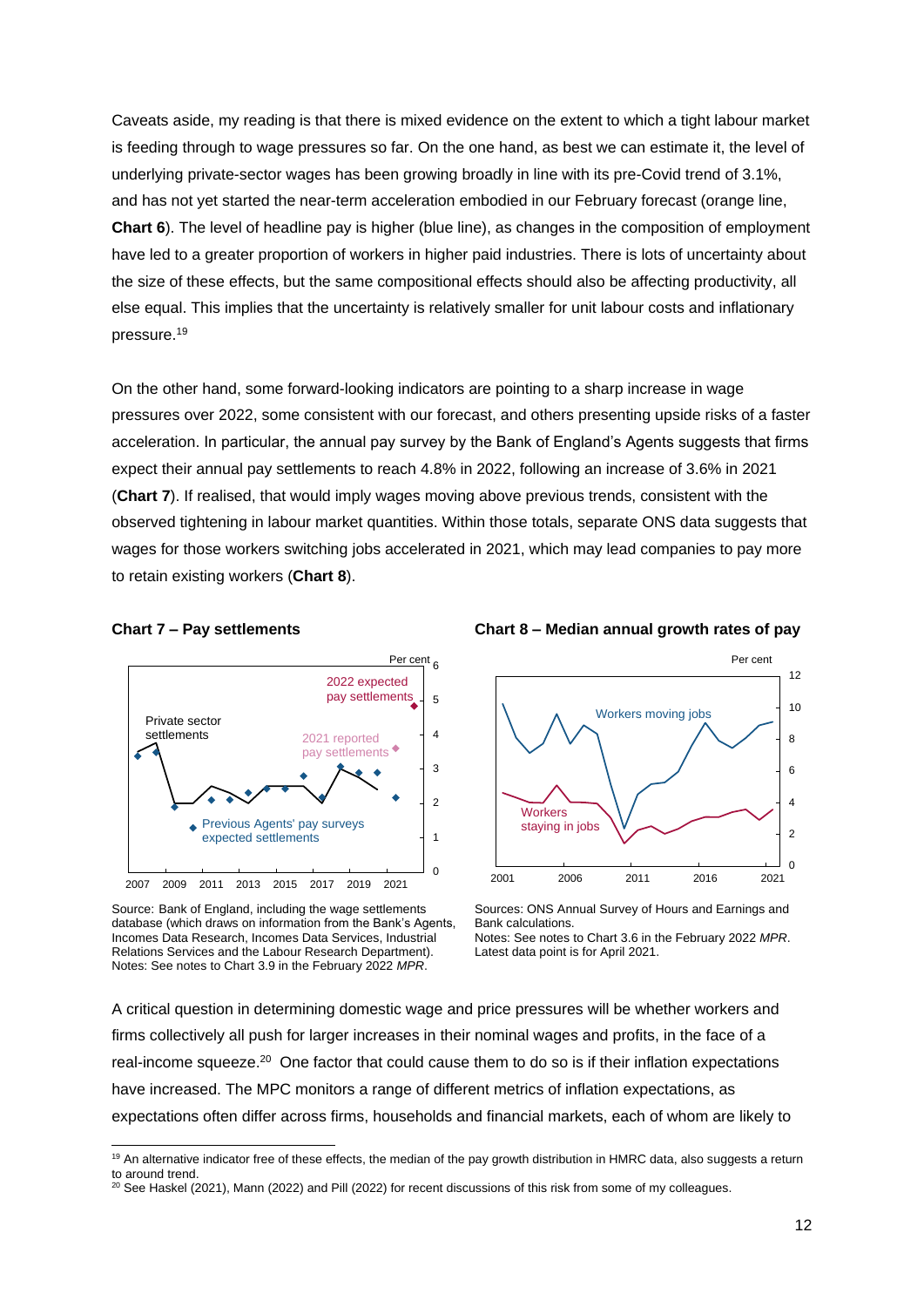play different roles in the transmission mechanism. <sup>21</sup> For example, financial market measures of inflation compensation have picked up in recent months, which may partly reflect an increase in expectations of inflation.<sup>22</sup> While unlikely to directly influence price or wage setting decisions, these could affect the economy via the exchange rate, or serve as a lead indicator of inflation expectations of households and firms.

Shorter-term household inflation expectations have also increased, after falling at the beginning of the pandemic (**Chart 9**). But these tend to be closely correlated with observed movements in the actual inflation rate (and with food and energy prices in particular). In previous episodes of temporary energy-price inflation, they had also increased sharply, only to fall back as inflation subsided. The close correlation makes it very difficult to disentangle any independent influence of short-term inflation expectations from the effect of realised inflation on wages. For my part, I think a more backward looking relationship between realised inflation and wage setting is more likely. Persistent movements in longer-term measures of expectations, which have so far been more stable, would be a more concerning sign to look out for.

The extent to which we see any second-round effects from higher inflation feeding into domestic inflationary pressures will be an important determinant of how policy should balance the trade-off between inflation and output. If it occurs more than in the past, with real wages and profits adjusting less, this will insert more inherent persistence into inflation, and policy will need to be tighter to bring inflation back to target at an appropriate horizon. While real wages fell sharply following previous energy price increases in 2008 and 2011, those were both periods when unemployment was elevated, very different to today's labour market. The exchange-rate depreciation following the 2016 EU referendum may therefore be a better comparator. On that occasion, despite a tight labour market, real wages fell in response. But inflation only increased to a peak of 3.1% in 2017, so it is possible that a higher peak leads to greater second-round effects than we saw then.

<sup>-</sup> $21$  See Tenreyro (2019).

 $22$  See Ramsden (2021) for a discussion of these measures. These measures are also affect by several factors that make interpretation difficult, including hedging behaviour by pension funds; inflation risk premia; and expectations for the wedge between RPI and CPI, which risen sharply this year to 2.3 percentage points, up from 0.7 percentage points 12 months ago.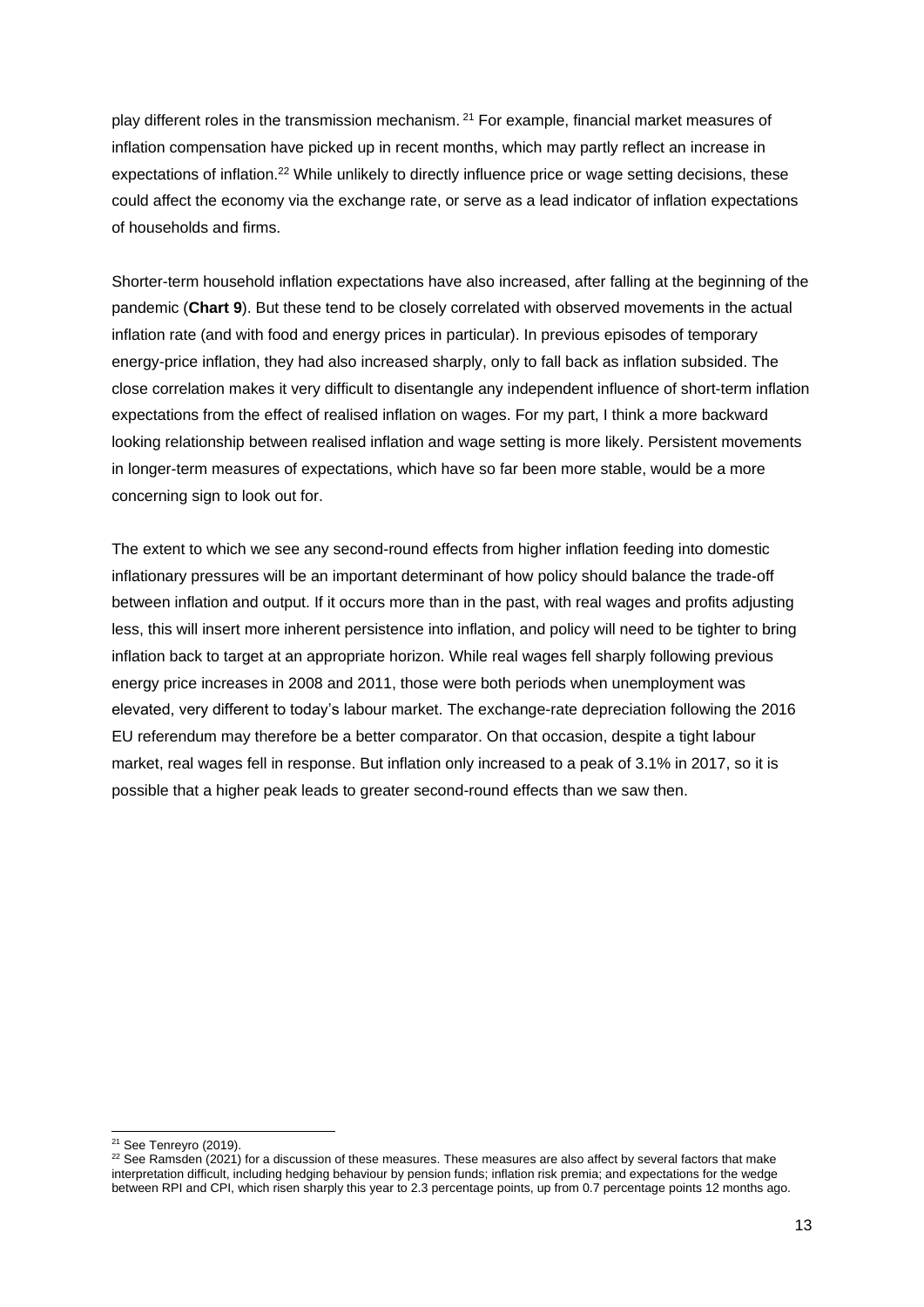### **Chart 9 – One-year ahead household inflation expectations and CPI inflation**



Sources: Bank of England, Citigroup, Kantar, ONS, YouGov and Bank calculations.

# **Chart 10 – Core goods and core services price levels (seasonally adjusted)**



Sources: ONS and Bank calculations.

Notes: Core services CPI excludes airfares, package holidays and education. Core goods CPI excludes energy, food, nonalcoholic beverages, alcoholic beverages and tobacco. Bank staff have adjusted for the estimated direct impact of changes in VAT and there is uncertainty around the precise impact of that adjustment. Projections show forecasts consistent with the February 2022 *MPR*. January outturns apply the January annual growth rate to the seasonally adjusted level from January 2021.

To complete the picture, I am also paying close attention to whether increases in non-labour input costs continue to be passed through, and how higher import and energy prices start to feed through into domestic pricing. In the face of large external shocks, it is useful to look at core services prices, which tend to give a clearer read on domestically generated inflation (DGI) and are more directly affected by domestic demand and by monetary policy. The measures shown in **Chart 10** also attempts to strip out changes in the rate of VAT, which would otherwise distort the underlying trend. As with wages, so far, core services prices are running broadly in line with their pre-Covid trend, a period in which aggregate inflation averaged 2.1%. This contrasts with the rapid increase in goods prices.

While we can draw some comfort from the relatively slower rates of domestically generated inflation, meeting our inflation target will depend on the whole inflation basket. Covid has led to a very large increase in the prices of goods and energy relative to wages and services. There have been further relative-price adjustments within these broad categories, with the price of rent increasing and package holidays falling within services, for example. How these relative price adjustments evolve matters for appropriate policy. If the relative price of goods were to continue increasing, policy would have to tighten to ensure that services inflation fell below its pre-Covid rate. In our February forecast, energy prices stabilise and supply bottlenecks unwind, consistent with some reversion of goods prices towards trend. In either scenario for relative prices, monetary policy will need to influence DGI in a way that ensures that it is consistent with aggregate inflation falling back to target.

Notes: The surveys ask about expected changes in prices but do not reference a specific price index. Summarised as a weighted median. YouGov/Citi data are quarterly averages. CPI inflation are quarterly averages of the 12 month inflation rate.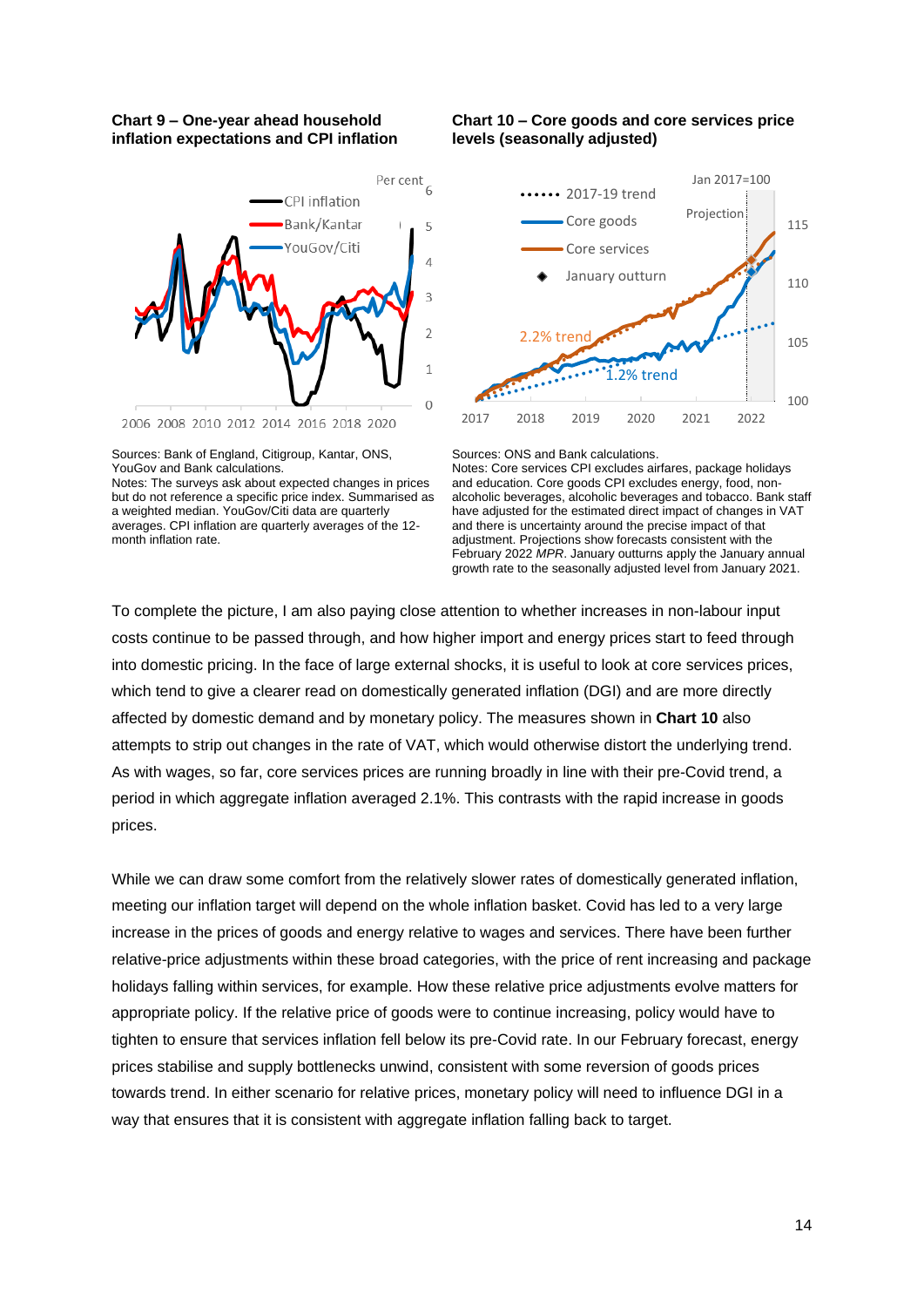In all, the data to the end of 2021 painted a picture of an economy with a tight underlying labour market and demand that was recovering towards trend. This had not yet fed through to domestically generated inflation, although standard transmission channels and more forward-looking indicators have suggested that it would over the course of 2022, in line with the MPC's forecast. Looking ahead, we have to layer on top that we are now experiencing a very large terms of-trade shock, which will increase headline inflation and drag on demand and the labour market.

# **4 Monetary policy outlook**

By the end of last year, my view had been that some modest tightening in policy was likely to be required over our forecast period, to balance the trade-off between above-target inflation on the one hand, with demand running below its medium-term potential, on the other. With the labour market continuing to tighten, and risks associated with the end of the furlough scheme not materialising, downside risks to both demand and medium-term inflation had lessened, while upside risks to inflation from the persistent imbalance in the demand and supply of global goods had increased.<sup>23</sup>

Looking ahead, further increases in energy costs and tradable goods prices are likely to imply somewhat greater persistence in inflationary pressures, particularly if they influence wage negotiations, or firms' decisions on margins. The associated fall in real income is also likely to weigh on demand, independently of the policy stance. These developments will intensify the current policy trade-off in the near-term, although their effects should ultimately still prove temporary, conditional on inflation expectations remaining well-anchored, and on monetary policy tightening enough to prevent demand overshooting its medium-term potential.

The exact scale of the tightening required is uncertain. Over the forecast period, it will depend on the short-run equilibrium rate of interest, r<sup>\*</sup>.<sup>24</sup> As recently discussed by my colleague Huw Pill, the equilibrium rate is difficult to measure at the best of times. <sup>25</sup> The MPC forecast published in the February *MPR* suggests that conditional on the market curve at that time, which rose to 1.4%, inflation would fall below target by the third year of the forecast; conditional on a constant rate of 0.5%, inflation would remain slightly above target (**Chart 11**). In our central projections, a further modest tightening would therefore be consistent with inflation returning to target sustainably. Of course the forecast fan charts encompass a far wider range of possible outturns, to which we also have to add uncertainty over our conditioning assumptions for energy prices, the exchange rate and fiscal policy. Different MPC members will also each have their own individual views about the risks to the outlook.

1

<sup>&</sup>lt;sup>23</sup> Omicron injected significant uncertainty in real time, but that uncertainty was quickly resolved, with the impact of Omicron fortunately being limited and of short duration. I will come back to this in Section 5.

<sup>24</sup> As discussed in the August 2018 *Inflation Report*, this shorter term concept will be influenced by a number of temporary factors that cause it to fluctuate around its longer-run trend, R\*.

 $25$  Pill (2022).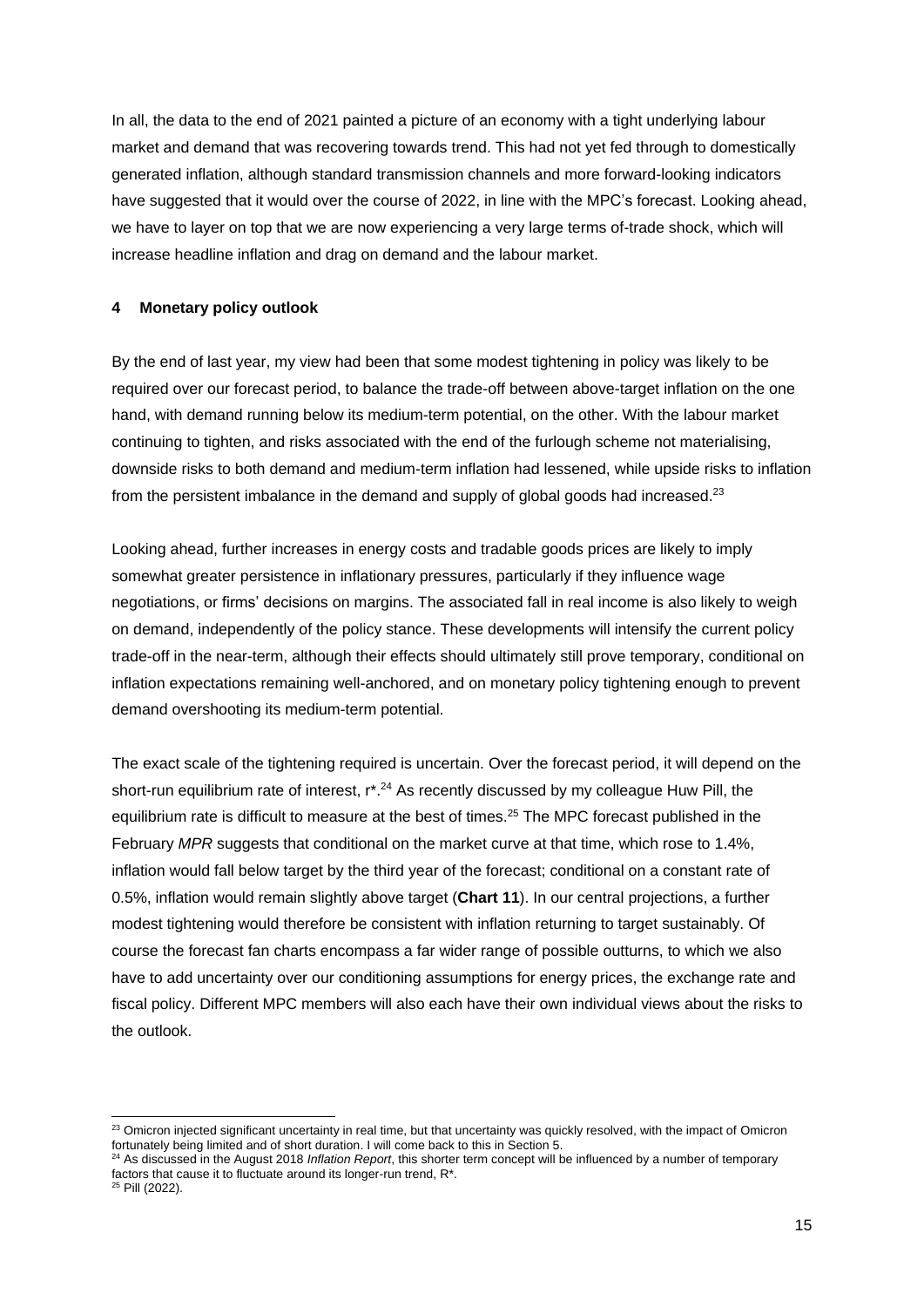#### **Chart 11 – February 2022** *MPR* **inflation forecast**









Another way of assessing what interest rate we might return to as the economy recovers, is to compare to the period just before the pandemic. At the start of 2020, Bank Rate stood at 0.75%, with a fairly flat market curve. At that policy setting, inflation had been running at around, or slightly below, our 2% target.

This metric would also suggest only a small amount of policy tightening will ultimately be required, reflecting the small share of the overall stimulus in the pandemic provided by monetary policy in the UK. Partly because of the nature of the Covid shock, fiscal policy was the main actor during the pandemic. The interest rate cut of 65 basis points was small relative to monetary policy stimulus in previous downturns, and even more so when adjusted for the scale of the shock. In my view, the size of the QE programme is unlikely to have much effect on the appropriate path for Bank Rate. In March 2020 asset purchases helped prevent market dysfunction that would have led to a tightening in financial conditions, rather than injecting significant additional policy stimulus. For me, later rounds of QE mainly had an insurance motive, with limited impact on yields, which were already very low. If carried out in a gradual and predictable manner, in line with the MPC's guidance, I would expect QE unwind to have a similarly limited impact on the monetary stance.

The implied scale of tightening is also small relative to the uncertainty around how much will ultimately be required. While much of the economy should return to its pre-pandemic state as Covid subsides, there are also many differences with the situation in early 2020, which could require a greater or smaller tightening in policy. Fiscal policy has been highly supportive during the pandemic, but on current plans, this support will reverse over the next few years. This will leave the fiscal stance tighter than pre-pandemic, lowering the interest rate path consistent with inflation at target. Acting in the other direction, a stronger housing market and a greater stock of household savings than we had before the pandemic may encourage greater spending, pushing up on the required policy rate. Brexit uncertainty is less likely to be dragging on demand relative to supply, although Covid uncertainty may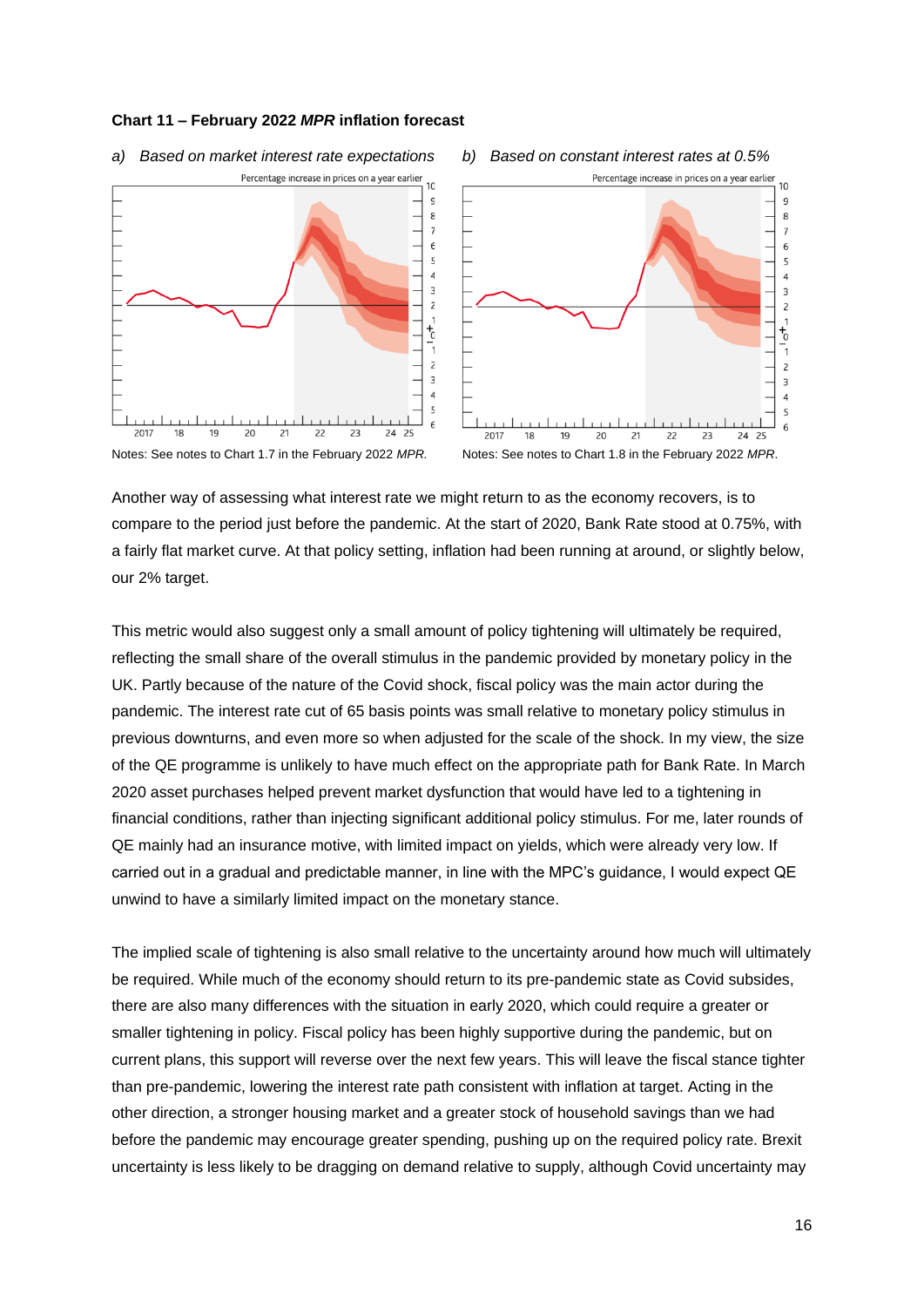now be doing so in its place, while Brexit itself is likely to be having a greater impact on the supply side of the economy directly.

# **5 Recent policy votes**

From a starting point that some modest tightening was likely to be required, my recent policy votes have hinged on the optimal timing of that tightening. In December, my overriding concern was the uncertainty that had been introduced by the arrival of the Omicron variant. There were a wide range of plausible health outcomes, which in turn would have led to a wide range of economic effects. It was clear that the variant would slow activity, given additional social distancing, but unclear what the scale of the effect would be or the impact it would have on inflation, which would depend on the health outcomes, government responses, and associated impacts on demand relative to supply, at home and abroad. Crucially, the uncertainty around the new variant was likely to be mostly resolved in a matter of weeks, so I saw little cost in waiting for more information before deciding whether to adjust policy.<sup>26</sup>

Subsequently, the properties of the variant and the behavioural responses to it have meant that the economic effects of Omicron were at the benign end of the scenarios that were possible in December. In particular, the rapid speed of the wave, alongside lower perceptions of individual risk from the virus (given vaccinations, boosters, and the intrinsic severity of the variant), appear to have led to effects on aggregate consumption that have been both small and of short duration, relative to previous waves.

With Omicron effects fading, the key question for me was whether the policy tightening should be front-loaded, or deferred until the recovery had progressed further. At an earlier stage in the pandemic, with output and employment well below their medium-term potential, and a large part of the inflation overshoot down to the direct impact of energy prices, which policy was unable to affect, I had felt that deferring any tightening achieved an appropriate balance. The possibility of becoming constrained by a lower bound on interest rates (even if at a negative rate), in the event of further negative shocks, added to the risks of tightening too early. A faster recovery, assisted by lower interest rates, would also help limit the scale of any scarring effects from the pandemic.

By February, I felt that the outlook and the risks had shifted in favour of a more front-loaded tightening and voted for a rise in Bank Rate to 0.5%. The furlough scheme had ended without any rise in unemployment, suggesting that policy had helped mitigate one source of scarring from hysteresis in the labour market. While participation and employment remain below their pre-Covid levels, the labour market continues to tighten. And with the inflation pick-up from higher tradeable goods price inflation now set to be larger and likely more persistent than previously expected, I thought an earlier tightening would strike a better balance between inflation and output volatility. The impact of the

<sup>1</sup>  $26$  In Tenreyro (2018), I show that the difference in inflation outcomes when waiting for one extra quarter before changing policy are negligible.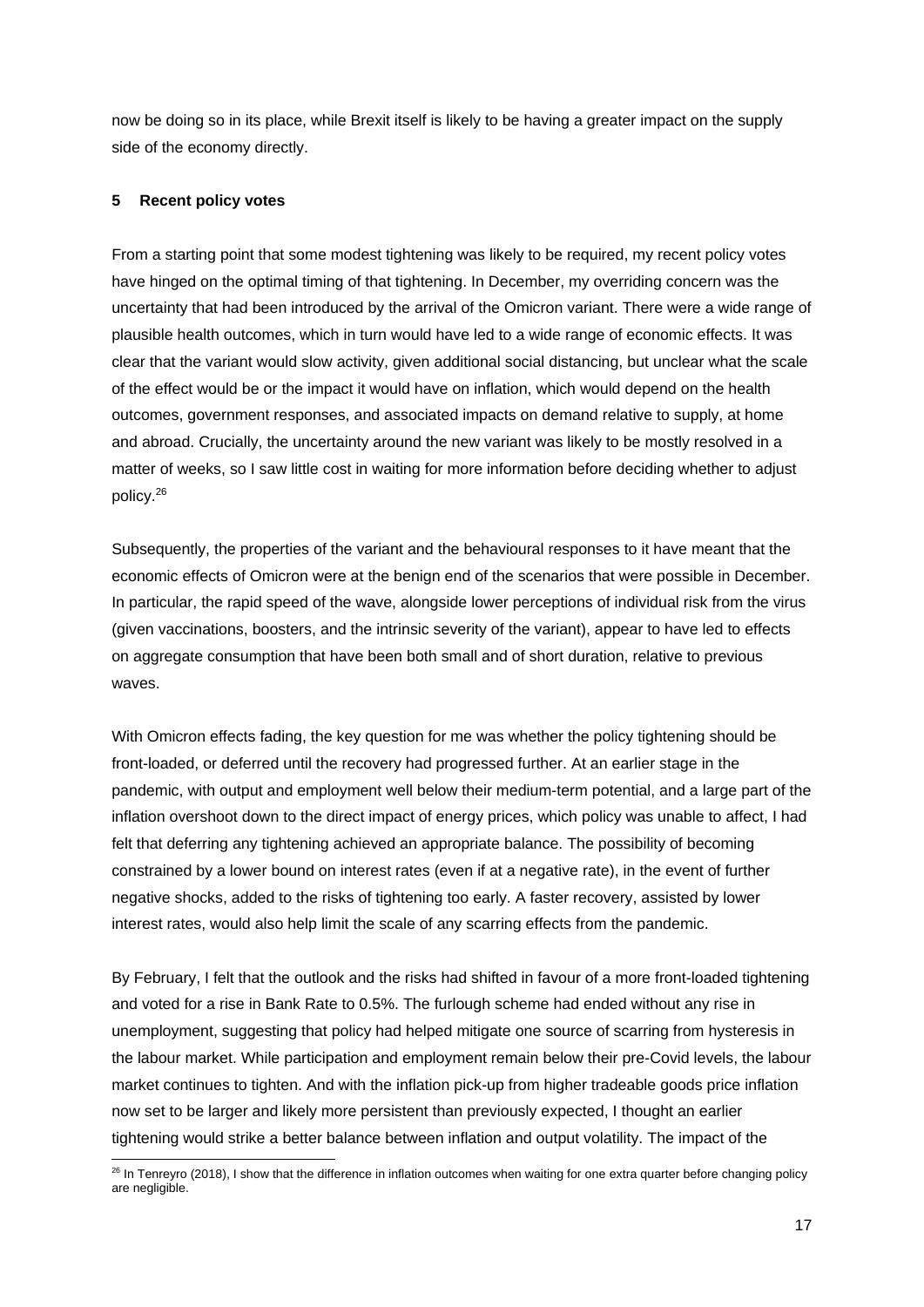February rise in Bank Rate is more likely to have its peak impact when inflation is still above target than if we had waited too much longer, given our forecast for external inflationary pressures to subside.

To conclude, whatever risks materialise, my policy decisions will seek to manage any temporary trade-offs that arise between inflation and the volatility of output, in line with our remit, subject to bringing inflation back sustainably to target in the medium term.